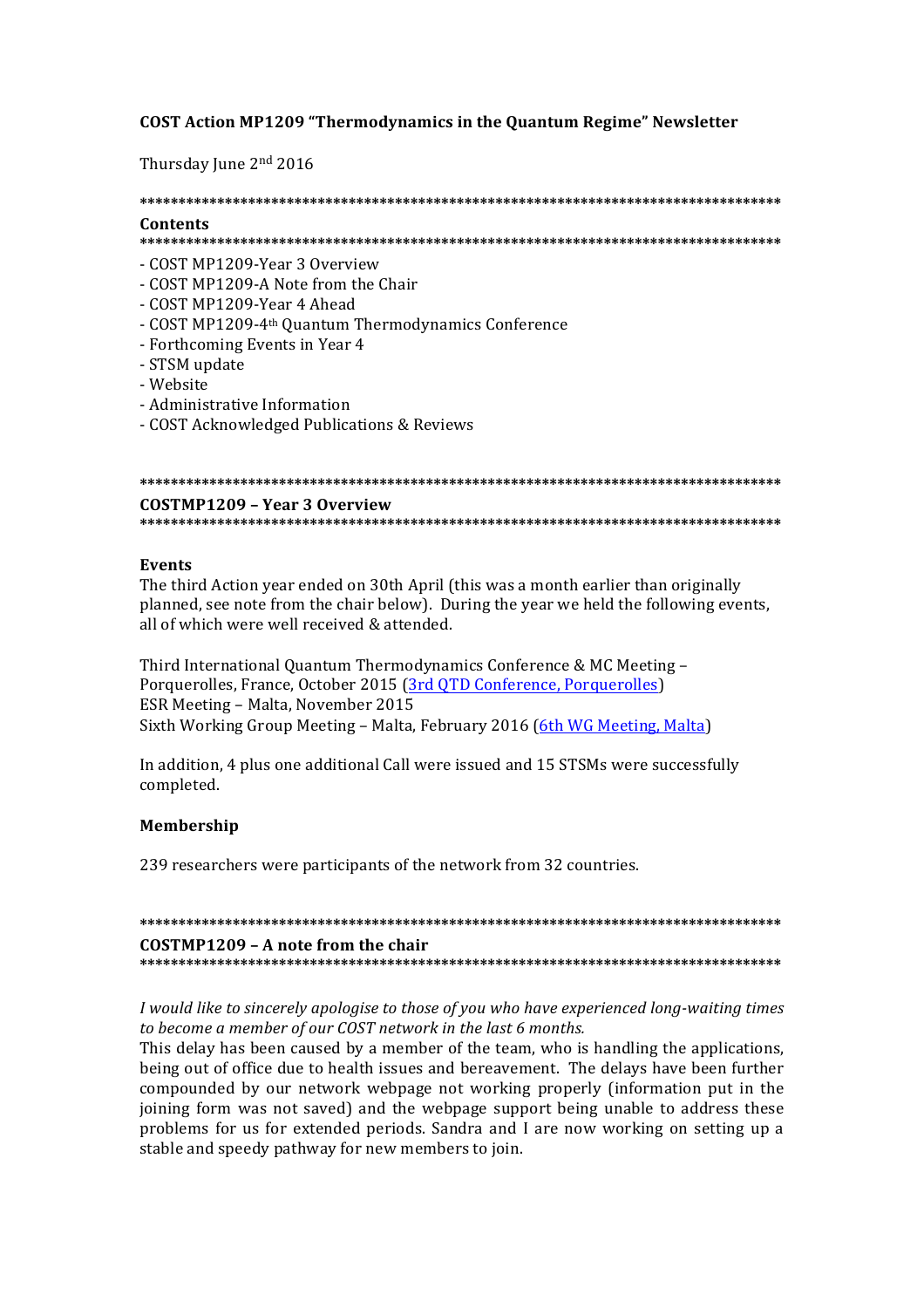I would also like to apologise to those affected by uncertain funding status for the Erice conference.

This delay has been caused by the COST office who required us to pull forward the end of our network Year 3 from end of May 2016 to end of April 2016, as was requested by the European Commission. This meant that the Erice conference effectively moved from Year 3 to Year 4 and financial commitments could only be made after the Work Budget plan for our network was submitted and approved early in May (ie. at the same time as the conference was already running).

Finally, I would like to apologise to Markus Huber, Mario Ziman and their team who proposed a working group meeting for the end of 2016, which was first accepted, but then declined.

This is a very unfortunate circumstance, that occurred because the move of the Erice conference to the 4th year meant that we have effectively lost budget for one meeting in Year 4, and that meant we had to cut out the working group meeting. We will continue to communicate with the COST office to see if any additional funding can be found to fund the working group meeting.

Looking forward, we have now entered the network's 4th and final Year, which will run until the end of April 2017. The planned events and their dates and the STSM call dates are listed in this newsletter - please put them in your diary.

I very much hope you will enjoy the quantum thermodynamics events of the coming year.

Best wishes **Ianet** 

#### COSTMP1209 - Year 4 Ahead

Our Working Budget Plan for Year 4 of the Action, has now been approved.

The following events are planned (please see below for further information)

4<sup>th</sup> International QTD Conference-Erice, Italy, 8-13 May 2016 (completed) 2<sup>nd</sup> QTD Training School, Istanbul, Turkey, 19-24 September 2016 5th International QTD Conference plus MC Meeting-Oxford, UK, 13-17 March 2017. **4 STSM Calls** 

# **COSTMP1209 - 4th Quantum Thermodynamics Conference**

**COSTMP1209** The 4th Quantum Thermodynamics Conference http://gtd4.sciencesconf.org was held between 8.13 May. Erice. Italy.

This conference was a great success with over 80 participants attending, of which over 60% were ESRs. The conference consisted of informative and valuable discussions together with interesting and engaging presentations.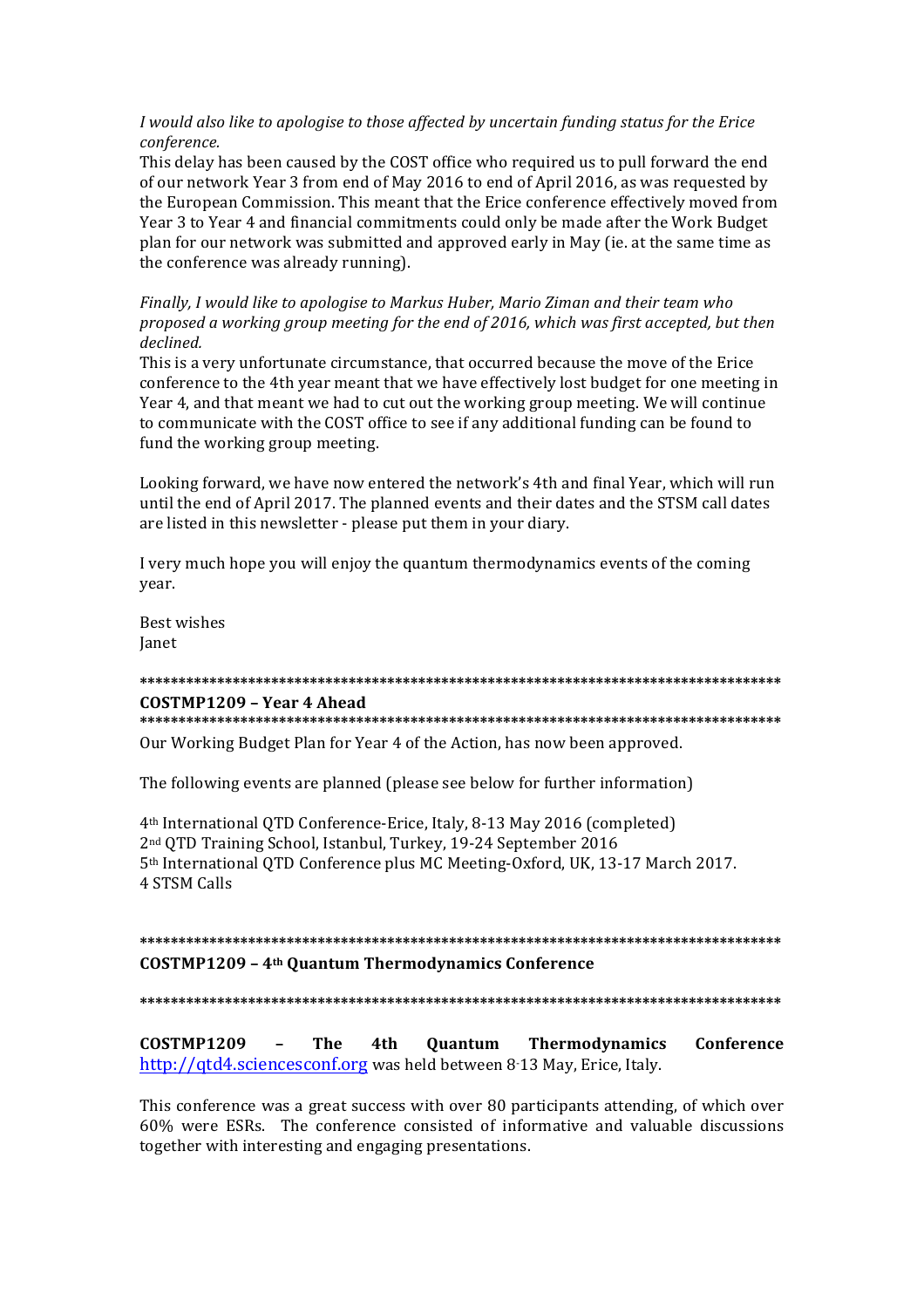We would like to thank Michele Campisi, Claudio Guarcello, (SNS-NEST, Pisa), Fabio Marchesoni (Uni Camerino), Bernardo Spagnolo, Davide Valenti, Massimo Palma, Angelo Carollo (Uni Palermo) and Luca Magazzù (Uni Augsburg) and the programme committee for all their hard work in ensuring the conference was such a wonderful event.

## **\*\*\*\*\*\*\*\*\*\*\*\*\*\*\*\*\*\*\*\*\*\*\*\*\*\*\*\*\*\*\*\*\*\*\*\*\*\*\*\*\*\*\*\*\*\*\*\*\*\*\*\*\*\*\*\*\*\*\*\*\*\*\*\*\*\*\*\*\*\*\*\*\*\*\*\*\*\*\*\*\*\*\* Forthcoming Events in Year 4 \*\*\*\*\*\*\*\*\*\*\*\*\*\*\*\*\*\*\*\*\*\*\*\*\*\*\*\*\*\*\*\*\*\*\*\*\*\*\*\*\*\*\*\*\*\*\*\*\*\*\*\*\*\*\*\*\*\*\*\*\*\*\*\*\*\*\*\*\*\*\*\*\*\*\*\*\*\*\*\*\*\*\***

## **COSTMP1209 – Training School- Thermodynamics and non-equilibrium**  phenomena for quantum interfaces of light and matter.

19-24 September 2016, Istanbul, Turkey. https://www.eventbrite.com/e/nonequilibrium-phenomena-at-quantum-interfaces-of-light-and-matter-registration-24297998969.

## **COSTMP1209 – 5th Quantum Thermodynamice Conference**

13-17 March 2017, Oxford, UK. This event will be organized by Felix Binder, Fabio Anza, Cormac Browne (University of Oxford) and Luis Correa, Pietro Liuzzo-Scorpo and Gerardo Adesso (University of Nottingham).

#### \*\*\*\*\*\*\*\*\*\*\*\*\*\*\*\*\*\*\*\*\*\*\*\*\*\*\*\*\*\*\*\*\*\*\*\*\*\*\*\*\*\*\*\*\*\*\*\*\*\*\*\*\*\*\*\*\*\*\*\*\*\*\*\*\*\*\*\*\*\*\*\*\*\*\*\*\*\*\*\*\*\*\*\*\*\*\*\*

#### **STSM Update**

#### \*\*\*\*\*\*\*\*\*\*\*\*\*\*\*\*\*\*\*\*\*\*\*\*\*\*\*\*\*\*\*\*\*\*\*\*\*\*\*\*\*\*\*\*\*\*\*\*\*\*\*\*\*\*\*\*\*\*\*\*\*\*\*\*\*\*\*\*\*\*\*\*\*\*\*\*\*\*\*\*\*\*\*\*\*\*\*\*

The call dates for year 4 STSMs have now been finalised and full details are outlined below and are also available on the website http://blogs.exeter.ac.uk/qut/

# **Call 13**

Opens 7th June 2016 Closes 21st June 2016

### **Call 14**

Opens 16th August 2016 Closes 30tht August 2016

### **Call 15**

Opens 1st November 2016 Closes 15th November 2016

## **Call 16**

Opens 24th January 2017 Closes 17th February 2017

The **next STSM call opens on the 7<sup>th</sup> June (open now)** and applications must be received by  $21^{st}$  June. STSM applications are a competitive process so, if you are considering applying, please give yourself the best chance of success by ensuring your project description is as strong as possible.